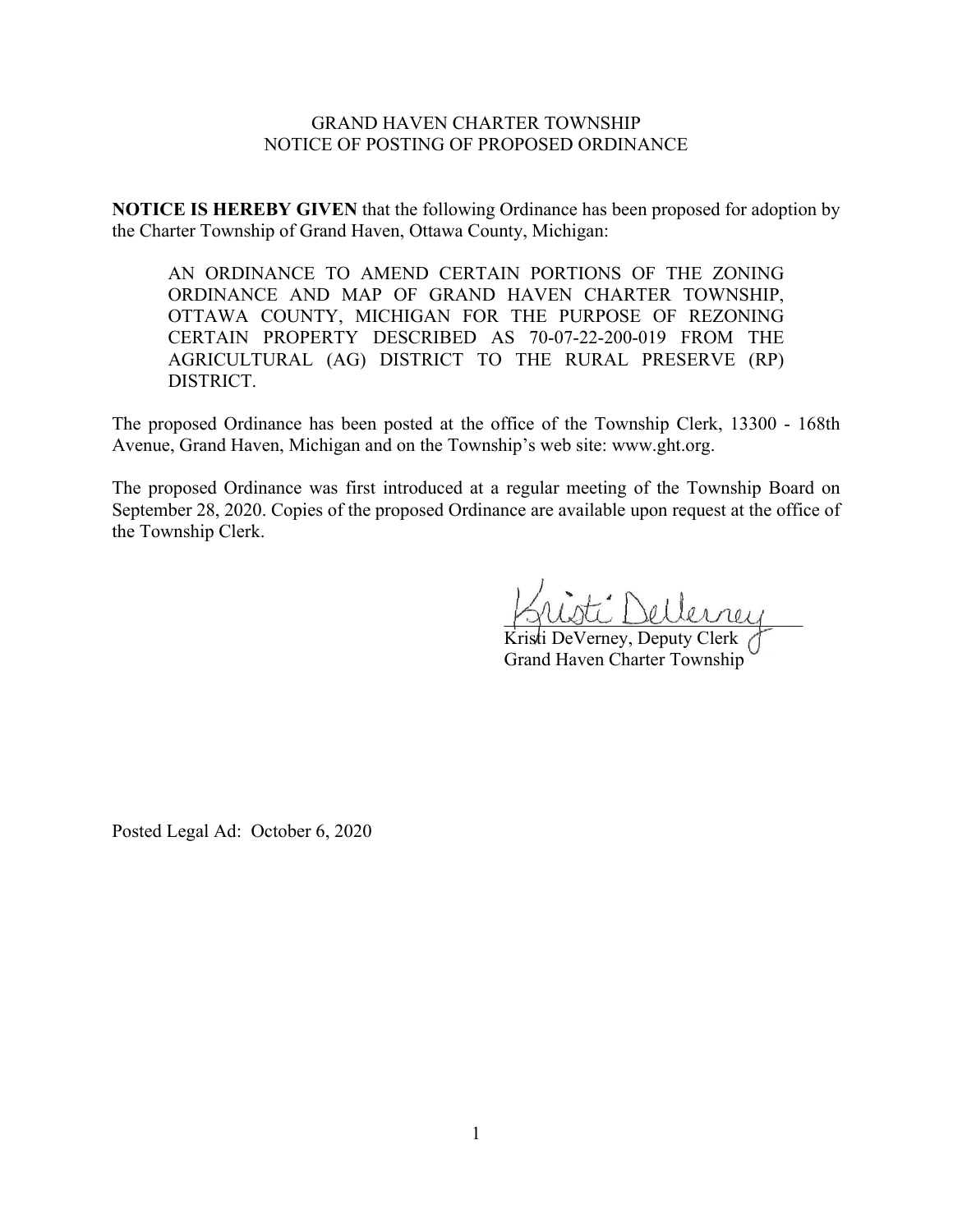### ORDINANCE NO. \_\_\_\_

### **ZONING MAP AMENDMENT ORDINANCE**

AN ORDINANCE TO AMEND CERTAIN PORTIONS OF THE ZONING ORDINANCE AND MAP OF GRAND HAVEN CHARTER TOWNSHIP, OTTAWA COUNTY, MICHIGAN FOR THE PURPOSE OF REZONING CERTAIN PROPERTY FROM THE AGRICUTURAL (AG) DISTRICT TO THE RURAL PRESERVE (RP) DISTRICT.

GRAND HAVEN CHARTER TOWNSHIP, COUNTY OF OTTAWA, AND STATE OF MICHIGAN ORDAINS:

Section 1. Amendment. The Zoning Ordinance and Map of the Charter Township of Grand Haven, Ottawa County, Michigan, the map being incorporated by reference in the Zoning Ordinance for the Charter Township of Grand Haven is be amended so that the following lands shall be rezoned from the Agricultural District (AG) to the Rural Preserve District (RP). The lands are in the Charter Township of Grand Haven, Ottawa County, Michigan, and are described as follows:

#### PARCEL NUMBER: 70-07-22-200-019

PART OF NE 1/4 COM N 89D 47M 30S W 70.01 FT FROM NE SEC COR, TH S 0D 55M 06S E 673.25 FT, N 89D 47M 30S W 490.09 FT, S 0D 55M 06S E 980.82 FT, S 63D 19M 35S W 390.38 FT, SE'LY 435.56 FT ALG A 11,084.16 FT RAD CURVE TO LEFT (CHD BEARS S 27D 47M 58S E 435.54 FT), TH S 28D 55M 30S E 514.44 FT ALG A LI WHICH IS 300 FT E'LY OF & PAR WITH E'LY R/W LI OF HWY US-31 TO S LI OF NE 1/4, TH N 89D 40M 07S W 343.86 FT ALG SD S LI TO E'LY LI HWY US-31, TH N 28D 55M 30S W 346.43 FT ALG SD E'LY LI, TH NW'LY 873.62 FT ALG SD E'LY LI ON A 11,384.16 FT RAD CURVE TO RIGHT (CHD BEARS N 26D 43M 36S W 873.41 FT), TH N 65D 10M 07S E 250 FT, N 31D 11M 38S W 169.95 FT TO S LI OF NE 1/4 OF NE 1/4, TH N 89D 43M 48S W 106.66 FT ALG SD S LI TO W LI OF NE 1/4 OF NE 1/4, TH N 0D 54M 44S W 1331.41 FT ALG SD W LI TO N SEC LI, TH S 89D 47M 30S E 1253.69 FT ALG SD N LI TO BEG. SEC 22 T7N R16W 44.67 AC

Section 2. Effective Date. This amendment to the Grand Haven Charter Township Zoning Ordinance was approved and adopted by the Township Board of Grand Haven Charter Township, Ottawa County, Michigan on \_\_\_\_\_\_\_\_, after a public hearing as required pursuant to Michigan Act 110 of 2006, as amended; after introduction and a first reading on September 28, 2020, and after posting and publication following such first reading as required by Michigan Act 359 of 1947, as amended. This Ordinance shall be effective on 2020, which date is the eighth day after publication of a Notice of Adoption and Posting of the Zoning Map Amendment Ordinance in the *Grand Haven Tribune*, as required by Section 401 of Act 110, as amended. However, this effective date shall be extended as necessary to comply with the requirements of Section 402 of Act 110, as amended.